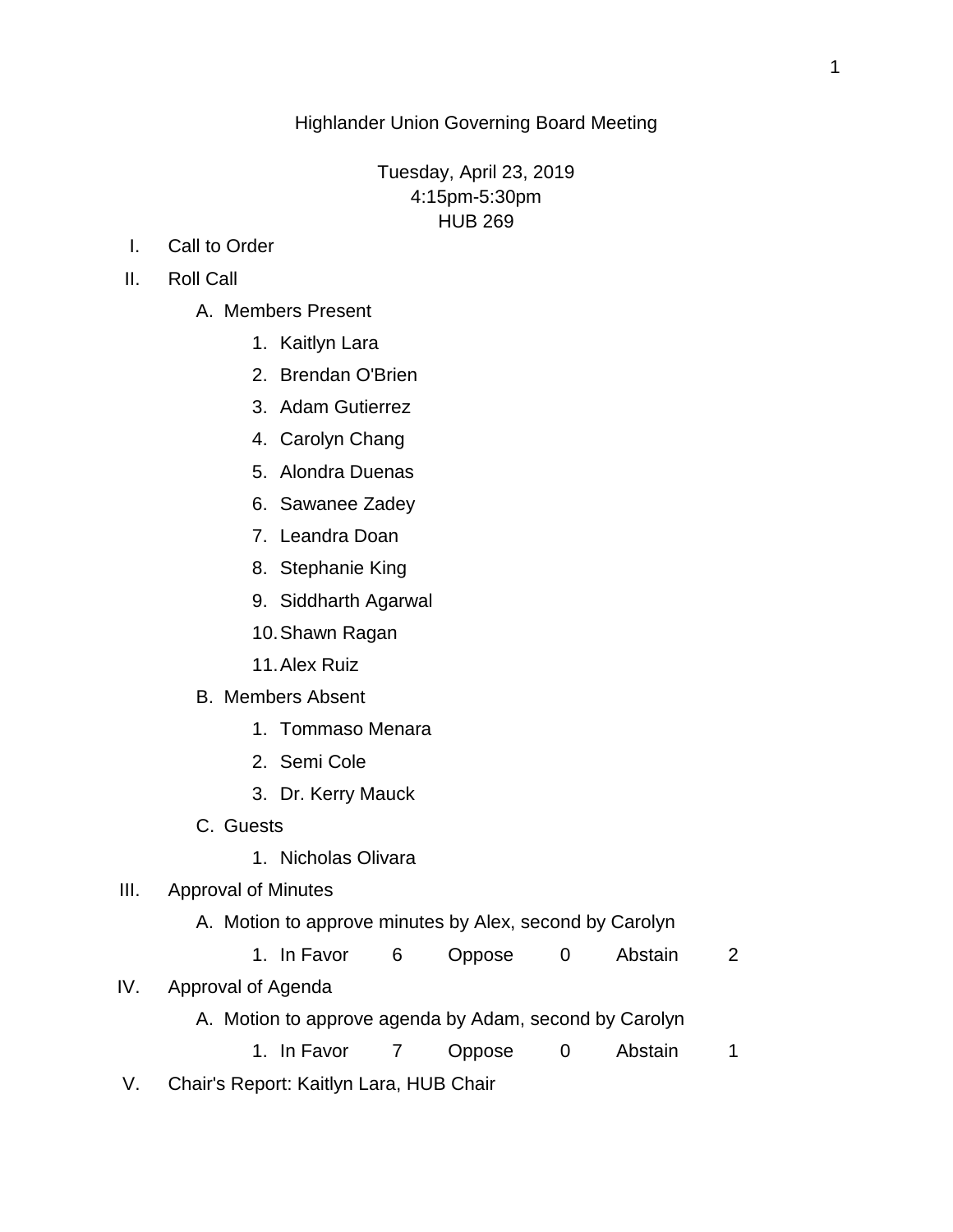- A. For Kaitlyn's report she began by introducing Carolyn Chang, who will be serving the remainder of Dianna Trannam's two-year term as a HUB Governing Board Member. She is a third-year School of Business student and she is excited to be a part of the HUB Board. Kaitlyn also sent out a reminder to the board members regarding meeting dates for the following months as shown through the doodle polls.
- VI. HUB Report: Brendan O'Brien, Director
	- A. Latitude 55 Survey Updates: The board will go more into depth on this topic during the May meeting.
		- 1. Sawanee and Siddharth entered meeting.
	- B. HUB FY 19-20 Budget Review (Request for Approval): Brendan went on to describe the changes in the budget as they pertain to the following school year. Notable differences can be seen with a 3% increase in the referendum as well as a 3% increase in staff salaries for FY 19-20. Rent for the building spaces are projected to remain the same, but more conversation is to be had as rent has remained at a fixed cost since the HUB was constructed. Handouts were provided detailing the specific adjustments to the HUB budget.
	- C. Motion to approve the Budget for FY 19-20 by Carolyn, second by Shawn 1. In Favor 9 Oppose 0 Abstain 1
	- D. Student Art in the HUB: Student art at UCR has expressed interest in working with the HUB Governing Board to construct art in or around the building. Shawn mentioned that there is a specific process in place that Student Art uses to decide what will be placed where, but Brendan explained that they are willing to work with us to create criteria for future art dedications. The board was encouraged to explore the space of the HUB in order to consider a suitable location for such dedications.
	- E. Graduating Seniors: Graduation sashes will be available to graduating HUB Board members.
	- F. Fireworks on the HUB Roof for Spring Splash: Brendan explained ASPB's interest in possibly using the HUB roof for a firework ceremony to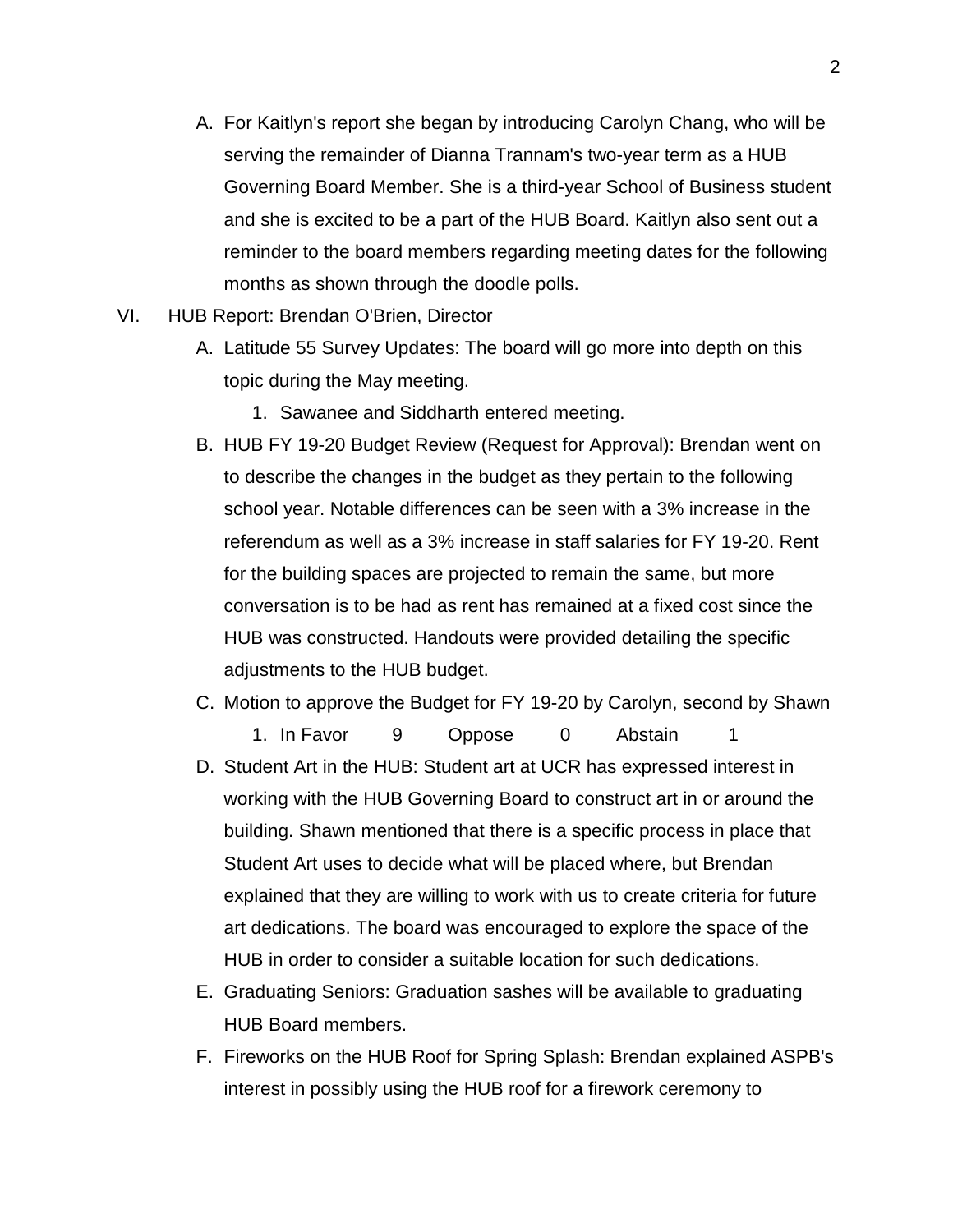conclude Spring Splash. Topics include the safety of equipment and possible damages to the structure of the building. Brendan assured the board that any damages to paint or structure would be covered by the party responsible if they were to occur, however professionals would be handling the ceremony and safety would be ensured. The board decided not to take a vote on the possibility of fireworks, but are aware that conversations are being held.

- VII. Food Service Report: Cedric opened his report by notifying the board that Highlander Day was a success and vendors were pleased with the high amount of customers they served. Secondarily, MESC has been notified of the implementation of Halal at Chronic Tacos. Next, Cedric notified the board that MOD pizza is willing to work with entities to provide fundraisers. Lastly, a question arose regarding water cups and Cedric explained that customers are allowed to refill their water bottles at the HUB, but plastic "water cups" are not provided for sustainability reasons.
- VIII. Public Forum: N/A
- IX. Subcommittee Reports: The finance subcommittee met to finalize the budget for FY 19-20.
- X. New Business
	- A. Fee Waiver & Early Reservation Policy Review: To be discussed in May meeting.
	- B. Late Fee Policy: To be discussed in May meeting.
	- C. Fee Waivers & Early Reservation Requests: The board motioned to table all requests until May meeting.
	- D. Meeting Room Chairs: Board members were instructed to look out for an email with more information regarding the possible meeting chairs.
		- I. Max-Stacker III
			- 1. Cost: \$30,537
			- 2. Quantity: 300
			- 3. Color: Black and Chrome
		- II. Sonic